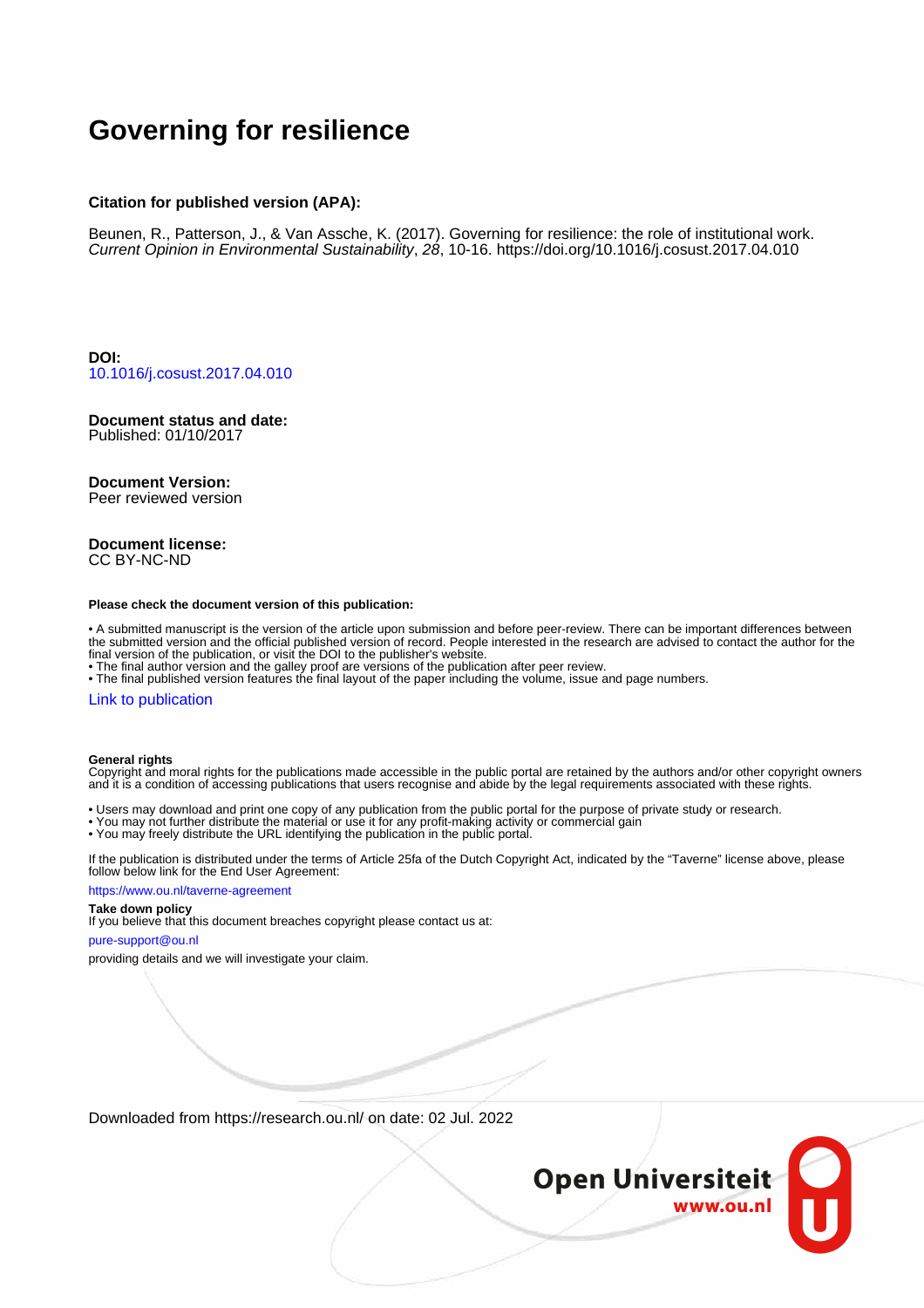This is a personal version of the article that is published in the Current Opinion in Environmental Sustainability. **Please cite as**: Beunen, R., Patterson, J.J. & Van Assche, K. (2017) Governing for resilience: the role of institutional work. *Current Opion in Environmental Sustainability 28: 10-16.* Online first: DOI: 10.1016/j.cosust.2017.04.010

<http://www.sciencedirect.com/science/article/pii/S1877343517300106>

More articles can be found on the websit[e governancetheory.com](https://governancetheory.wordpress.com/)

# *Governing for resilience: the role of institutional work*

Raoul Beunen<sup>1</sup>, James Patterson<sup>2</sup>, Kristof Van Assche<sup>3</sup>

*1 Faculty of Management, Science and Technology, The Open University of the Netherlands, Heerlen, The Netherlands 2 The Institute for Environmental Studies (IVM), Vrije Universiteit Amsterdam, Amsterdam, The Netherlands 3 Faculty of Extension, University of Alberta, Edmonton, Canada*

### **Abstract**

Resilience has become a key concept in the sciences and practices of environmental governance. Yet governing for resilience is a major challenge because it requires governance systems to be both stable and flexible at the same time. Achieving a productive balance between stability and flexibility is a key challenge. The concept of "institutional work" is a promising lens for analysing the dynamic tension between stability and flexibility in governance systems. It refers to actions through which actors create, maintain, or disrupt institutional structures. The paper explains the concept of institutional work and shows how it usefully integrates several emerging lines of study regarding agency in governance, which have so far remained separate. Overall, the concept of institutional work opens up novel opportunities for analysing the interactions between actors and institutional structures that produce stability and flexibility in governance systems.

### **Highlights**

- Governing for resilience requires governance systems to be both stable and flexible
- Institutions are central in achieving a productive balance between stability and flexibility
- Actors may engage in "institutional work" to maintain, create, or disrupt institutions
- Institutional work plays a key role in producing stability or flexibility in governance systems
- This opens up new avenues to understand change and transformation in institutions

# **1. Introduction**

Governing for resilience in social-ecological systems is a major challenge because it requires governance systems to be both stable and flexible at the same time [\(Duit et al., 2010\)](#page-7-0). On the one hand, flexibility is important for governance systems to deal with uncertain, unpredictable, and nonlinear forms of social and environmental change [\(Folke et al., 2005,](#page-7-1) [Turner II et al., 2016\)](#page-8-0). On the other hand, governance systems require stability to ensure that new policies persist over sufficient timeframes to bring about desired effects, and to stabilise expectations and enhance coordination over time [\(Greif, 2006\)](#page-7-2). For example, Australia introduced an internationally-praised nationwide carbon tax in 2012 only to have it withdrawn 2 years later following a change of government [\(Rootes,](#page-8-1)  2014). In the domain of biodiversity conservation, a recent global study finds that that many governments around the world are using a diverse range of tactics to undermine their own conservation laws and policies [\(Chapron et al., 2017\)](#page-7-3). Thus policy adoption alone is not enough: new arrangements also need to be maintained, supported, and enforced over time in order to be effective. More broadly, democratic political systems need to provide sufficient stability to uphold legitimate, fair, and accountable sets of rules, while also being flexible in adapting to economic, social, and environmental change over time [\(Fukuyama, 2014\)](#page-7-4).

Institutions are central to the challenge of achieving a productive balance between stability and flexibility in governance systems [\(Garrick and De Stefano, 2016,](#page-7-5) [Milman et al., 2013,](#page-8-2) Koontz et al., [2015,](#page-7-6) [Nyborg et al., 2016\)](#page-8-3). Institutions are formal and informal rules that guide human and organisational behaviour [\(Ostrom, 2005,](#page-8-4) [Young et al., 2008\)](#page-8-5). By definition, they provide stability and predictability to social interactions. Yet in seeking to govern for resilience, it is also necessary to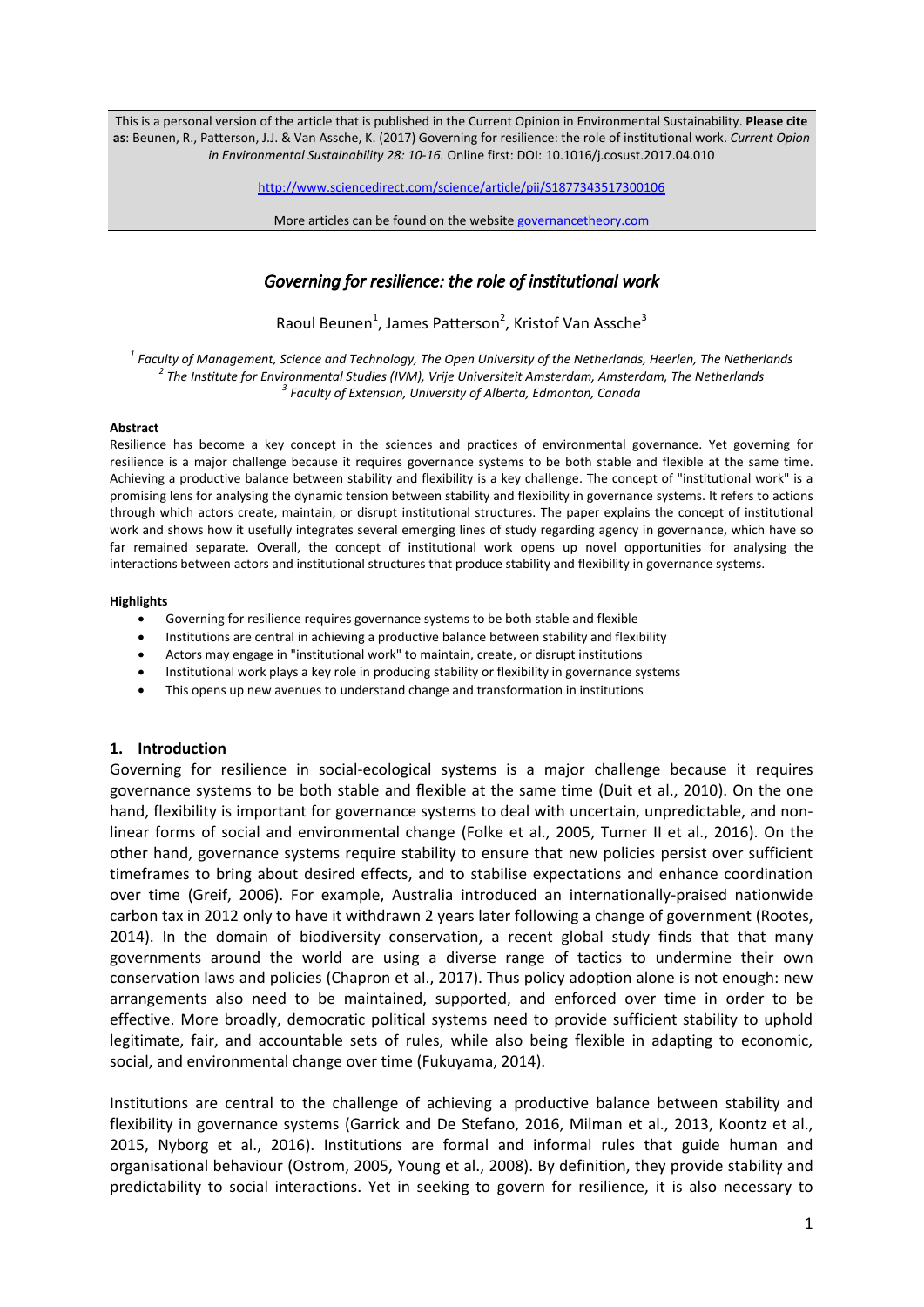adapt existing institutions to changing circumstances. For example, Folke (2016) highlights that resilience involves "the ability of people, communities, societies, and cultures to live and develop with change, with ever-changing environments … cultivating the capacity to sustain development in the face of change, … [and] navigating complexity, uncertainty, and change across levels and scales". This raises puzzling questions about how institutions can meet these needs [\(Quinlan et al., 2015,](#page-8-6) [Davoudi et al., 2013,](#page-7-7) [Boyd et al., 2015\)](#page-7-8). For example, how do existing institutions resist pressures to change, and conversely, how do new institutions become introduced and stabilized over time? How can important enduring institutional functions (e.g. democratic governance, policy-making systems, property rights, accountability mechanisms) be adapted and transformed within changing environmental, social, and political contexts?

Recent insights on stability and flexibility in institutions are somewhat paradoxical. On the one hand, various studies elaborate on the difficulties of achieving substantial change due to rigidities, lock-ins and inertia in institutional structures [\(Van Buuren et al., 2016,](#page-8-7) [Seto et al., 2016\)](#page-8-8). On the other hand, it is increasingly acknowledged that stability and persistence of institutions should not be taken for granted [\(Mahoney and Thelen, 2010,](#page-8-9) [Greif, 2014,](#page-7-9) [Ostrom, 2014\)](#page-8-10). For example, institutions can change gradually over time due to ongoing political contestation over their distributional implications, and jockeying over their meaning and interpretation in day-to-day practice [\(Mahoney](#page-8-9)  and Thelen, 2010). Changing, but also maintaining, institutions is thus likely to require active effort on the part of actors involved in their enactment.

This paper explores the concept of institutional work as a promising lens for analysing how actors interact with institutional structures, seeking to create, maintain, or disrupt them over time [\(Lawrence et al., 2009\)](#page-8-11). This concept has its origins in the field of organizational studies, and is recently beginning to be applied in environmental governance [\(Brown et al., 2013a,](#page-7-10) [Bettini et al.,](#page-6-0)  [2015,](#page-6-0) [Beunen and Patterson, 2016,](#page-6-1) [Binz et al., 2016,](#page-6-2) [Fuenfschilling and Truffer, 2016\)](#page-7-11). It is part of a growing body of literature that focusses on incremental and evolutionary forms of institutional change, and the active role of individuals and organisations in these processes [\(Van Assche et al.,](#page-8-12)  [2014,](#page-8-12) [Mahoney and Thelen, 2010,](#page-8-9) [Capoccia, 2016\)](#page-7-12). The value of looking at institutional work in the context of governing for resilience is that it provides a way to analyse endogenous agency-related dynamics that underpin stability and flexibility in governance systems. In other words, it focuses on micro-level interactions that ultimately give rise to macro-level patterns. This can provide new ways of thinking about how to navigate tensions between stability and flexibility in governance. It also contributes to understanding and explaining institutional change, which is a key challenge in the literature on governance and resilience [\(Duit, 2015,](#page-7-13) [Sjöstedt, 2015\)](#page-8-13).

# **2. Stability versus flexibility**

Governing for resilience requires achieving a productive balance between stability and flexibility in the face of uncertainty, dynamics, and change. Yet this is complicated by the fact that both stability and flexibility can lead to desirable or undesirable resilience outcomes [\(Davoudi et al., 2012\)](#page-7-14) (Figure 1). Institutions that are stable are desirable when they support legitimate, fair, and accountable political systems in both the short- and long-term. Yet they become undesirable when reinforcing unsustainable lock-ins, keeping communities stuck in poverty traps [\(Béné et al., 2014\)](#page-6-3), or proving incapable of self-correction within changing cultural and political contexts. Institutions that are flexible are desirable when they support learning, innovation and adaptation to intelligently respond to new pressures and risks to social-ecological systems, and when they allow innovation in governance systems to deal with difficult problems (e.g. climate change). Yet they are undesirable when they allow hard-won environmental policy to be diluted, increase, or harden disparities between social groups, or permit governments to retract from national and international commitments on political whims. Scholarly work on governance for resilience needs to confront these tensions, which are poorly-addressed within current theorizing.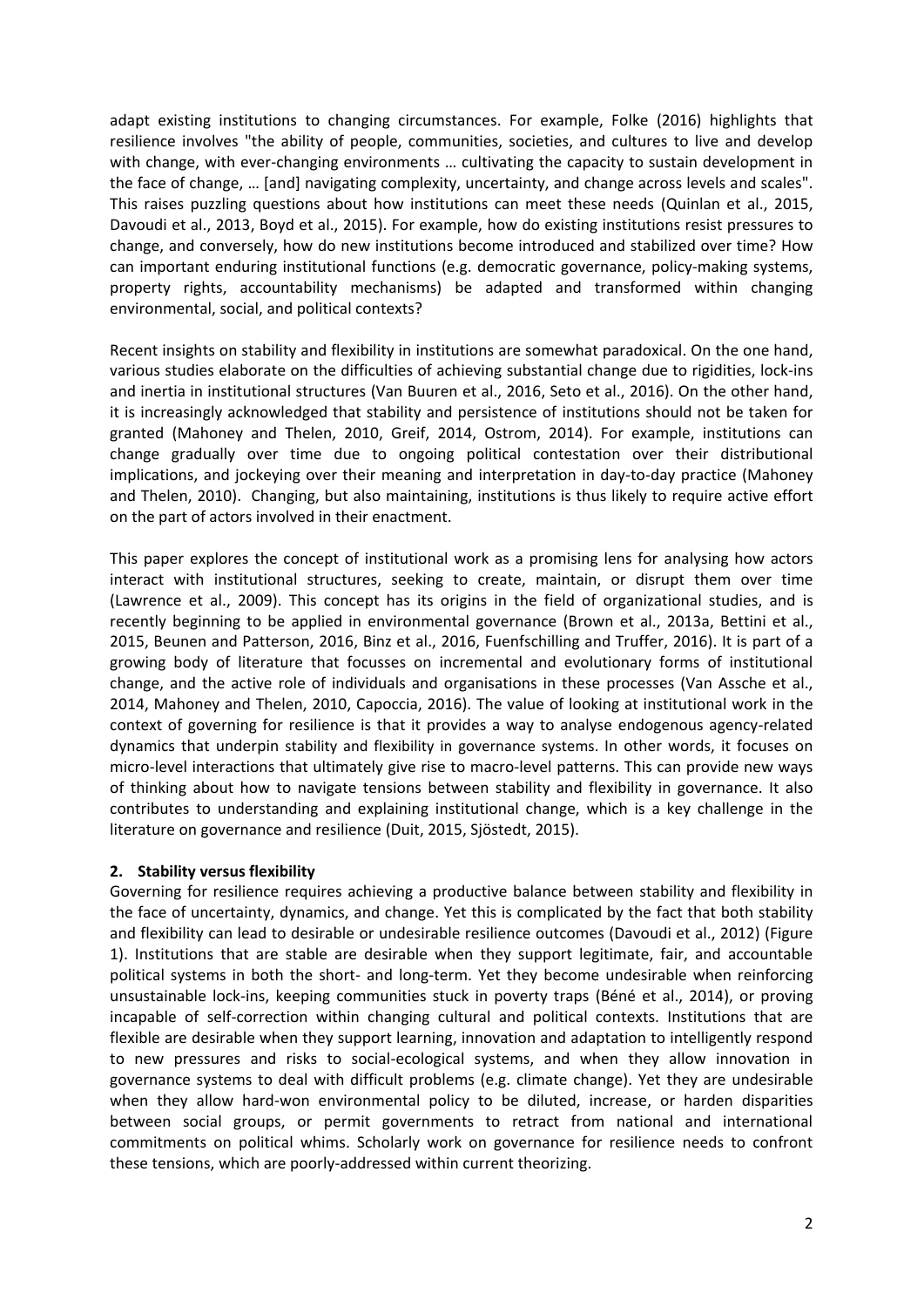|                                    |                    | RESHIELICE OULCONIE                                                                                                                                                                                               |                                                                                                                                                                                                                                                                                                |
|------------------------------------|--------------------|-------------------------------------------------------------------------------------------------------------------------------------------------------------------------------------------------------------------|------------------------------------------------------------------------------------------------------------------------------------------------------------------------------------------------------------------------------------------------------------------------------------------------|
|                                    |                    | <b>Desirable</b>                                                                                                                                                                                                  | <b>Undesirable</b>                                                                                                                                                                                                                                                                             |
| <b>Property of</b><br>institutions | <b>Stability</b>   | Legitimacy; fairness; democratic<br>accountability; consistent "rules to<br>change the rules" in political systems (Bell<br>and Hindmoor, 2009, Cornell, 2014)                                                    | Unsustainable "lock-in" (e.g. carbon-<br>intensive energy systems Seto et al.,<br>2016); poverty traps (Acemoglu and<br>Robinson, 2012, Maru et al., 2012);<br>democratic decay (Fukuyama, 2014)                                                                                               |
|                                    | <b>Flexibility</b> | Learning and adaptation to manage<br>pressures on social-ecological systems;<br>innovation in governance (e.g. for climate<br>change Jordan and Huitema, 2014, Jordan<br>et al., 2015, Gerlak and Heikkila, 2011) | Instability or superficiality of<br>environmental policy; land grabbing<br>triggered by institutional reform<br>(Dell'Angelo et al., 2016, Verdery, 2003),<br>wavering government commitment (e.g.<br>climate policy upheaval, withdrawal<br>from international agreements<br>(Nordhaus, 2015) |

### **Resilience outcome**

Figure 1: Stability or flexibility of institutions can have desirable or undesirable resilience outcomes.

# **3. The concept of institutional work**

Institutional work refers to actions through which actors create, maintain, or disrupt institutional structures [\(Lawrence et al., 2009,](#page-8-11) [Beunen and Patterson, 2016\)](#page-6-1). It brings attention to the strategic, but also day-to-day ways in which actors seek to influence the institutional structures in which they operate, also acknowledging that actors' actions are shaped and constrained by these structures [\(Lawrence et al., 2009,](#page-8-11) [Czarniawska, 2009,](#page-7-20) [Cloutier et al., 2016\)](#page-7-21). This concept has so far been mainly used in organisation studies to analyse how processes of interpretation, contestation, and learning influence the meaning and impact of institutional structures [\(Smink et al., 2015\)](#page-8-17). Studies have, for example, presented insights into the diversity of institutional strategies through which individual and collective actors can enable sustainability transitions [\(Brown et al., 2013b\)](#page-7-22), or shown the value of institutional work for creating resilient governance systems [\(Barin Cruz et al., 2016\)](#page-6-6).

Recent institutional work literature reveals diverse behaviours through which institutional structures are created, maintained or disrupted, such as routines, the construction of identities and relations, promoting and demonizing institutions, the interpretation and alternation of institutions, valorising institutions, enforcement, and the development of alternative assumption and beliefs [\(Lawrence and](#page-8-18)  [Suddaby, 2006,](#page-8-18) [Bettini et al., 2015,](#page-6-0) [Brown et al., 2013b,](#page-7-22) [Smink et al., 2015\)](#page-8-17). This begins to offer intriguing new avenues for studying ways in which stability and flexibility of institutions is produced and potentially transformed. Stability results from actions that affirm and re-affirm the relevance and effectiveness of institutions, reassure adherence to the rules, and reproduce underlying assumptions and beliefs [\(Barin Cruz et al., 2016,](#page-6-6) [Fredriksson, 2014\)](#page-7-23). Flexibility stems from the fact that institutions can be disrupted and new ones created. It can follow from actions through which core assumptions and beliefs are changed, or actions through which rewards and sanctions become disconnected from norms or rules that they are supposed to uphold. Furthermore, the introduction of new, alternative coordination mechanisms can change the meaning and implications of existing institutions, potentially disrupting them, over time [\(Bohnsack et al., 2016,](#page-7-24) [Djanibekov et al., 2016\)](#page-7-25). Both stability and flexibility are likely to be inextricably part of every governance system [\(Van Assche et al., 2014\)](#page-8-12).

Institutional work may involve a series of successive actions, and thus needs to be seen, in Pierson's terms, as a moving picture rather than as a single snapshot [\(Pierson, 2004\)](#page-8-19). Actions that promote the inclusion of various stakeholders in decision-making processes, might for example not only change existing policies and practices, but also re-inforce norms concerning the inclusion of stakeholders and thus lead to more fundamental changes in the roles of governmental and non-governmental actors ([Niedziałkowski et al., 2016](#page-8-20), [Alexander et al., 2015,](#page-6-7) [Davidson and de Loë, 2016\)](#page-7-26). Order, sequencing and timing create connectivity between different actions, and are crucial to explaining the effects of these actions [\(Beunen and Patterson, 2016\)](#page-6-1). Furthermore, institutional maintenance is a dynamic process that requires institutions to be enacted and re-enacted on an ongoing basis [\(Lawrence et al.,](#page-8-11)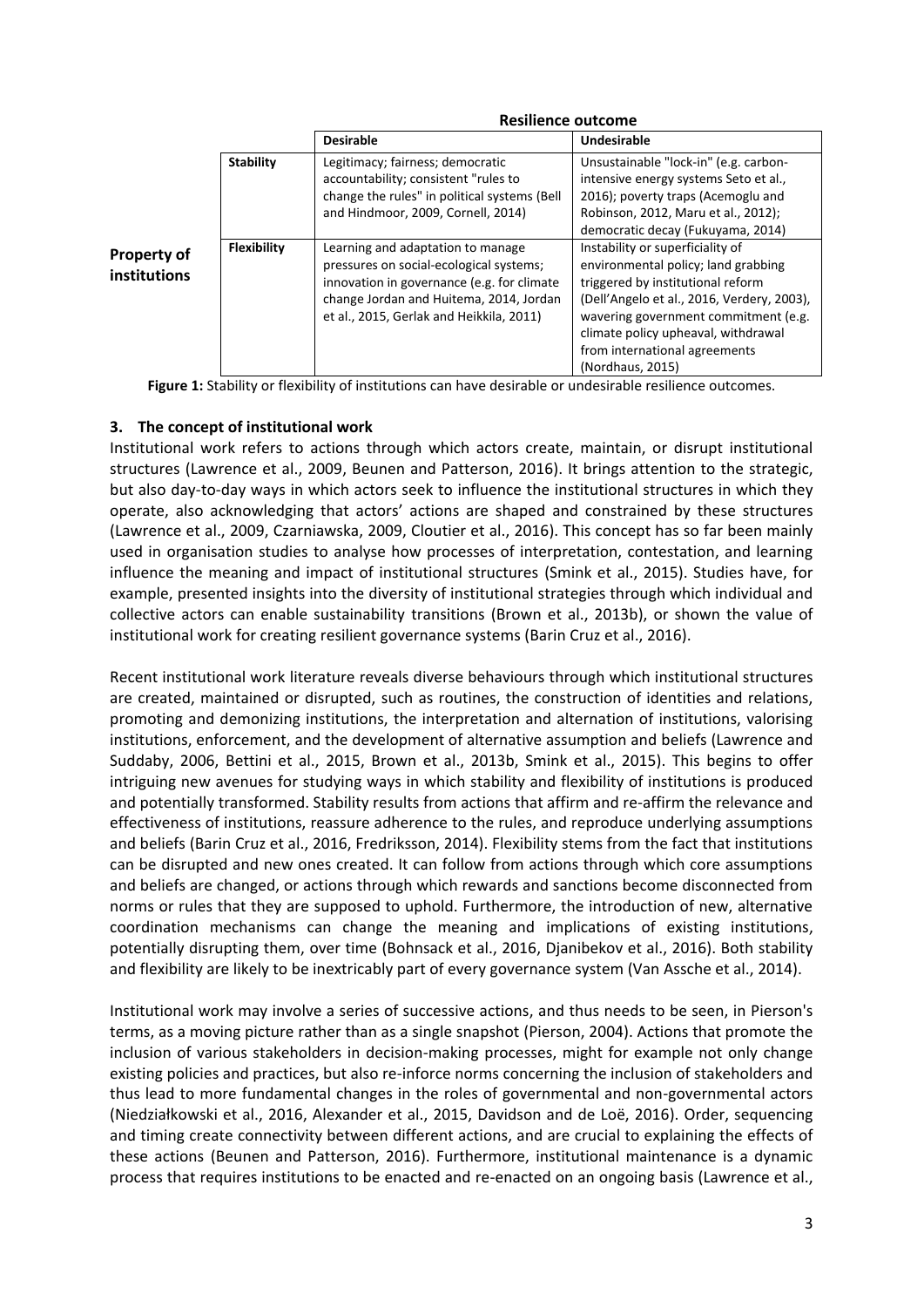2009). Achieving a productive balance between stability and flexibility in governing for resilience is likely to depend on a range of dynamic actions both promoting and resisting change over time.

# **4. Applications and prospects**

Analysing institutional work can provide novel opportunities for understanding how stability and flexibility of governance systems is produced, and potentially transformed. For example, there has been substantial interest in recent years on policy/institutional entrepreneurship in environmental governance [\(Brouwer and Huitema, 2017,](#page-7-27) Alexander [et al., 2015\)](#page-6-7). This literature focuses on the active role of particular individuals in seeking to change institutions that are seen to be hindering the capacity to better govern social-ecological relations. However, a key strength of the concept of institutional work is that it brings attention not only to the strategies through which actors aim to change institutions, but also to the efforts needed to sustain new, or indeed existing, institutions. For example, what may be seen as stability at a macro-level may actually take much micro-level effort to produce. For example, scholars have recently observed that governments across the world are undermining their own environmental legislation in recent years through a range of actions that incrementally erode existing protection regimes [\(Chapron et al., 2017\)](#page-7-3). This demonstrates that "maintenance" of existing institutions (in this case, for biodiversity conservation) often requires active and ongoing effort to uphold and defend existing institutions.

An institutional work lens might also provide insights about how future attempts to revise institutions could affect the overall stability of an institutional setup. For example, a recent evaluation of EU nature conservation directives proved highly contested as several NGOs feared that discussing a possible minor adjustment would open the door to a more extensive disruption of the directives [\(Trouwborst et al., 2017\)](#page-8-21). This reflects a potentially complex interplay of efforts towards institutional creation, maintenance, and disruption.

Studying institutional work in practice is likely to be challenging. Particular attention needs to be given to the role of cognitive factors (e.g. perspectives, ideologies, beliefs, opinions, values or narratives) that drive institutional work, and how they are produced and reproduced through institutional work behaviours [\(Bohnsack et al., 2016\)](#page-7-24). For example, the act of enforcing laws reproduces the social norms underpinning these laws, while avoiding enforcement of particular laws might create alternative forms of coordination that not only erode the law itself, but also the underlying norms [\(Beunen and van Assche, 2013\)](#page-6-8). Conversely, changing societal discourses over long timeframes are likely to put pressure on particular institutions that conflict with new ideas and values [\(Moisander et al., 2016,](#page-8-22) [Oteman et al., 2017\)](#page-8-23).

An important aspect of institutional work is likely to be the ways in which new narratives promoting a shared perspective of a desired future are produced and promoted. For example, evolving narratives about climate change and its impacts drive evolving institutional responses across global [\(Jordan et al., 2015\)](#page-7-17) to local [\(Milman et al., 2013,](#page-8-2) [Boezeman, 2016\)](#page-6-9) levels. Actors can use narratives to convince others about how governance should be organized or changed [\(Fredriksson et al., 2015\)](#page-7-28). Narratives can trigger self-reinforcing processes that strengthen the reality effects of their own storylines; a process that could either stabilize or disrupt institutional structures [\(Mosse, 2005,](#page-8-24) [Van](#page-8-25)  [Assche et al., 2012\)](#page-8-25). For example, a widely shared narrative that a certain policy or mode of governance is a success, is likely to lead to a continuation along the same path, and positive outcomes will be interpreted as evidence of success [\(Rap, 2006\)](#page-8-26). Institutional disruption may often strongly depend on narratives in which current perspectives and institutional structures are questioned or criticised.

Institutional work strongly leans on sense-making practices and communication between actors. Hence it is important to look beyond the intentions of single actors to fully grasp the effects of institutional work [\(Fredriksson et al., 2015,](#page-7-28) [Cornelissen et al., 2015,](#page-7-29) [Schmidt, 2008\)](#page-8-27). This raises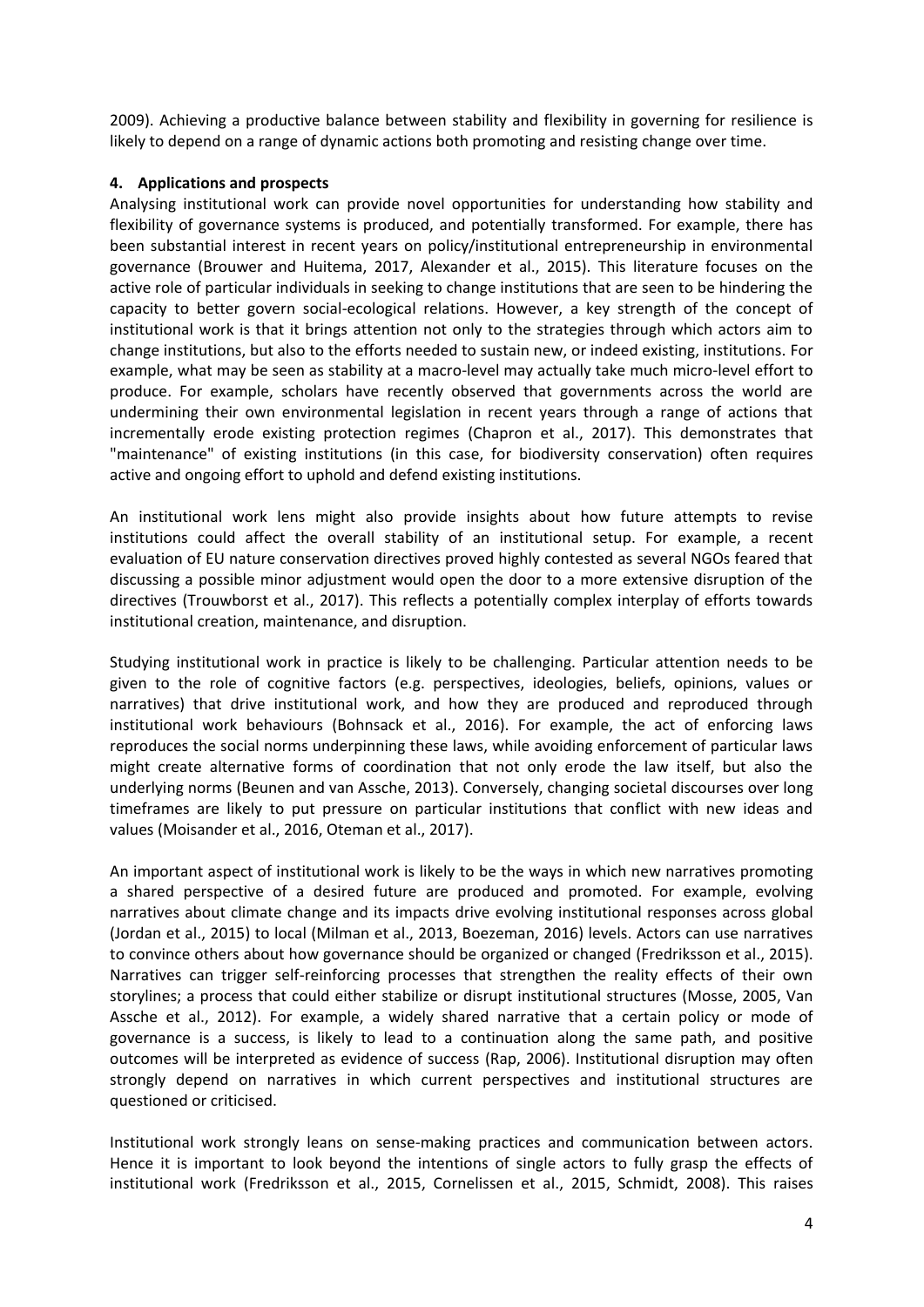questions about the dynamics of social networks in which actors are embedded, their position and role within these networks, but also to the strategies through which they can change their position and role and hence gain more influence in a governance system [\(Alexander et al., 2015,](#page-6-7) [Davidson](#page-7-26)  [and de Loë, 2016\)](#page-7-26). The evolution and performance of institutions emerges out of the interplay between actions from a wide range of individual and collective actors, both public and private. Different actors can use various entrepreneurial strategies for putting issues on the agenda, promoting solutions, building coalitions, and mobilizing support [\(Brouwer and Huitema, 2017,](#page-7-27) [Alexander et al., 2015\)](#page-6-7); all of which can be seen as efforts to create, disrupt, or maintain institutional structures, and thus as institutional work.

However, even though actors may operate strategically, they can never fully oversee how exactly institutions will change. Institutional changes are not solely the result of a few actors purposively designing or redesigning institutions, but are rather shaped by the co-evolution between a multitude of strategizing (and non-strategizing) actors, embedded within existing institutional and social structures [\(Czarniawska, 2009\)](#page-7-20). Many of effects are non-linear and unpredictable [\(Folke, 2016\)](#page-7-30). In the fullest sense, therefore, institutional work implies considering the interplay between a range of actions and strategies taken by different actors, at different levels and times, and their cumulative effect on the evolution of institutional structures [\(Zhang et al., 2015\)](#page-8-28). This includes attention to the actions and strategies through which institutions are maintained, and those used to block or redirect attempts to change. It is possible that the full potential impact of institutional work can only be grasped as part of larger-scale and long-timeframe social dynamics of which it is part. Nonetheless, it is entirely plausible that many fruitful insights about processes of institutional change, both theoretical and practical, can be gained from studying institutional work behaviours over much shorter timeframes as well. Indeed, the original authors who coined the concept specifically argued that it has substantial practical relevance, because it opens the door to drawing concrete implications for real-world interventions through its focus on actors and their strategies in practice [\(Lawrence et al., 2009\)](#page-8-11).

# **5. Conclusions**

Governing for resilience depends on achieving a productive balance between stability and flexibility. Institutional structures need to be stable enough to support constructive, democratic decisionmaking, but also flexible enough to support learning and innovation to adapt to changing problems and contexts. A focus on institutional work can provide insights into a diverse range of actions and their interplay that facilitate governing for resilience (Figure 2). It also helps to gain in-depth insights into the ways in which institutional structures gradually change over time [\(Mahoney and Thelen,](#page-8-9)  [2010,](#page-8-9) [Lawrence et al., 2009,](#page-8-11) [Van Assche et al., 2014\)](#page-8-12). For example, actors with different ideas may enter the arena, people develop alternative narratives to make sense of their environment, and political preferences evolve. All these changes impact the interpretation and application of existing institutions, and fuel debates about alternatives.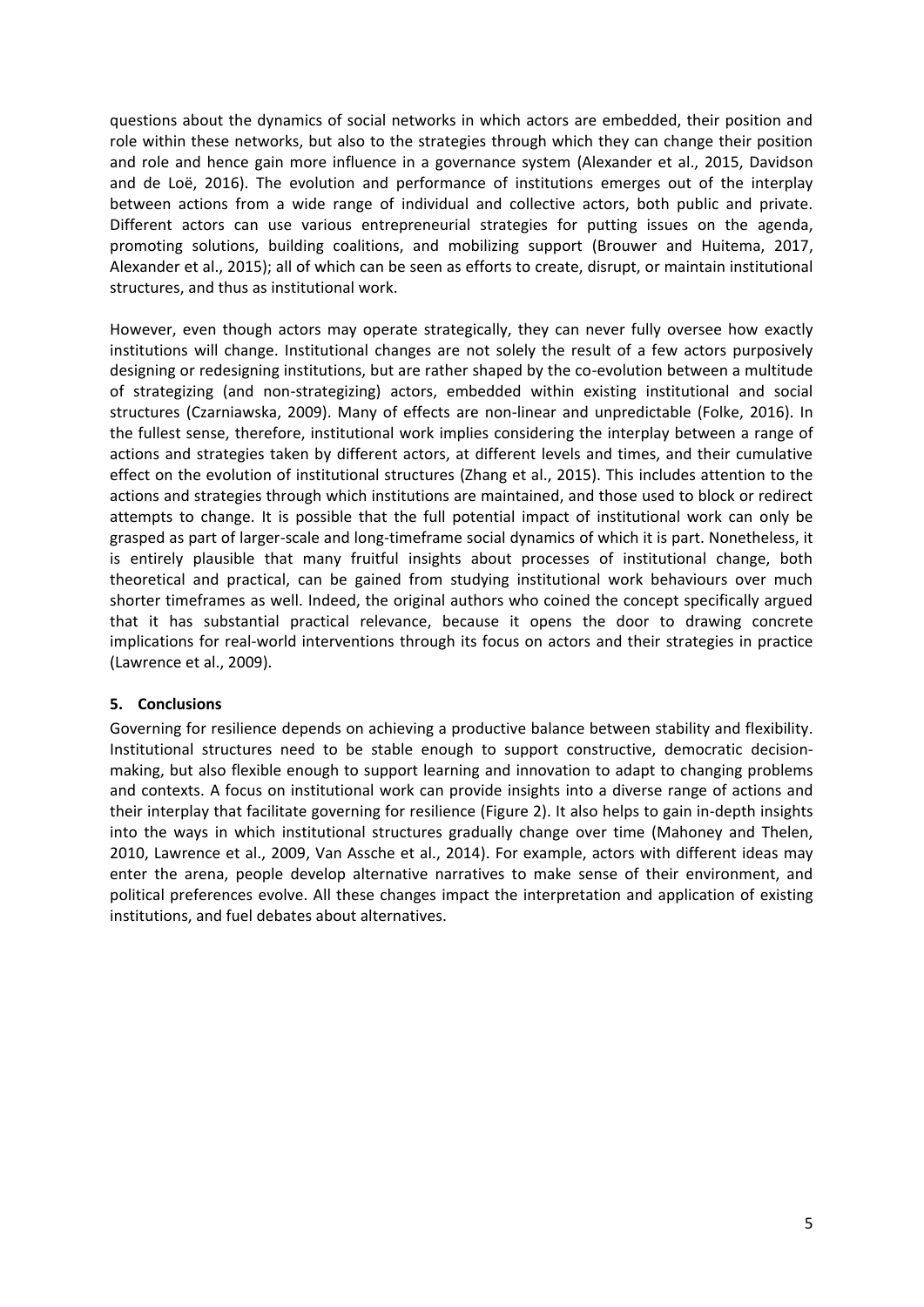

**Figure 2:** Analysing the role of institutional work on stability and flexibility in governance.

Institutional work in this dynamic context is the active labour that drives institutional continuity and change. It has a key role in thinking about how to navigate tensions between stability and flexibility. However, much future work is required to better understand its role and impact in evolving governance systems. Future studies could, for example, address: (1) how do different types of institutional work interact across scales and timeframes; (2) how exactly do different forms of institutional work cumulate into macro-scale patterns of stability or flexibility; and (3) how can institutional work be useful in finding an "appropriate" balance between stability and flexibility for different problems in different socio-cultural-political contexts? In the context of governing for resilience, the concept of institutional work furthers our understanding of how the potentially delicate balance between desired and undesired forms of stability and change is continuously produced by the actions through which actors create, disrupt, and maintain institutional structures. It provides a particular opportunity to better understand actions that maintain desired forms of stability, as well in those that create desired forms of flexibility. Finally, it provides a novel avenue for better understanding processes of purposive institutional change in governing for resilience in an uncertain and changing world.

#### **References**

- <span id="page-6-5"></span>Acemoglu, D. & Robinson, J. 2012. *Why nations fail. The origins of power, prosperity and poverty,* New York, Crown Business.
- <span id="page-6-7"></span>Alexander, S. M., Armitage, D. & Charles, A. 2015. Social networks and transitions to co-management in Jamaican marine reserves and small-scale fisheries. *Global Environmental Change,* 35**,** 213-225.
- <span id="page-6-6"></span>Barin Cruz, L., Aguilar Delgado, N., Leca, B. & Gond, J.-P. 2016. Institutional resilience in extreme operating environments: The role of institutional work. *Business & Society,* 55**,** 970-1016.
- <span id="page-6-4"></span>Bell, S. & Hindmoor, A. 2009. *Rethinking governance: the centrality of the state in modern society*, Cambridge University Press.
- <span id="page-6-3"></span>Béné, C., Newsham, A., Davies, M., Ulrichs, M. & Godfrey‐Wood, R. 2014. Review article: Resilience, poverty and development. *Journal of International Development,* 26**,** 598-623.
- <span id="page-6-0"></span>Bettini, Y., Brown, R. R. & De Haan, F. J. 2015. Exploring institutional adaptive capacity in practice: examining water governance adaptation in Australia. *Ecology and Society,* 20**,** 47.
- <span id="page-6-1"></span>Beunen, R. & Patterson, J. 2016. Analysing institutional change in environmental governance: exploring the concept of 'institutional work'. *Journal of Environmental Planning and Management***,** 1-18.
- <span id="page-6-8"></span>Beunen, R. & Van Assche, K. 2013. Contested delineations: planning, law, and the governance of protected areas. *Environment and Planning A,* 45**,** 1285-1301.
- <span id="page-6-2"></span>Binz, C., Harris-Lovett, S., Kiparsky, M., Sedlak, D. L. & Truffer, B. 2016. The thorny road to technology legitimation— Institutional work for potable water reuse in California. *Technological Forecasting and Social Change,* 103**,** 249- 263.
- <span id="page-6-9"></span>Boezeman, D. 2016. Understanding the transformation of climate futures. A conceptual framework illustrated with urban adaptation policy. *Futures,* 76**,** 30-41.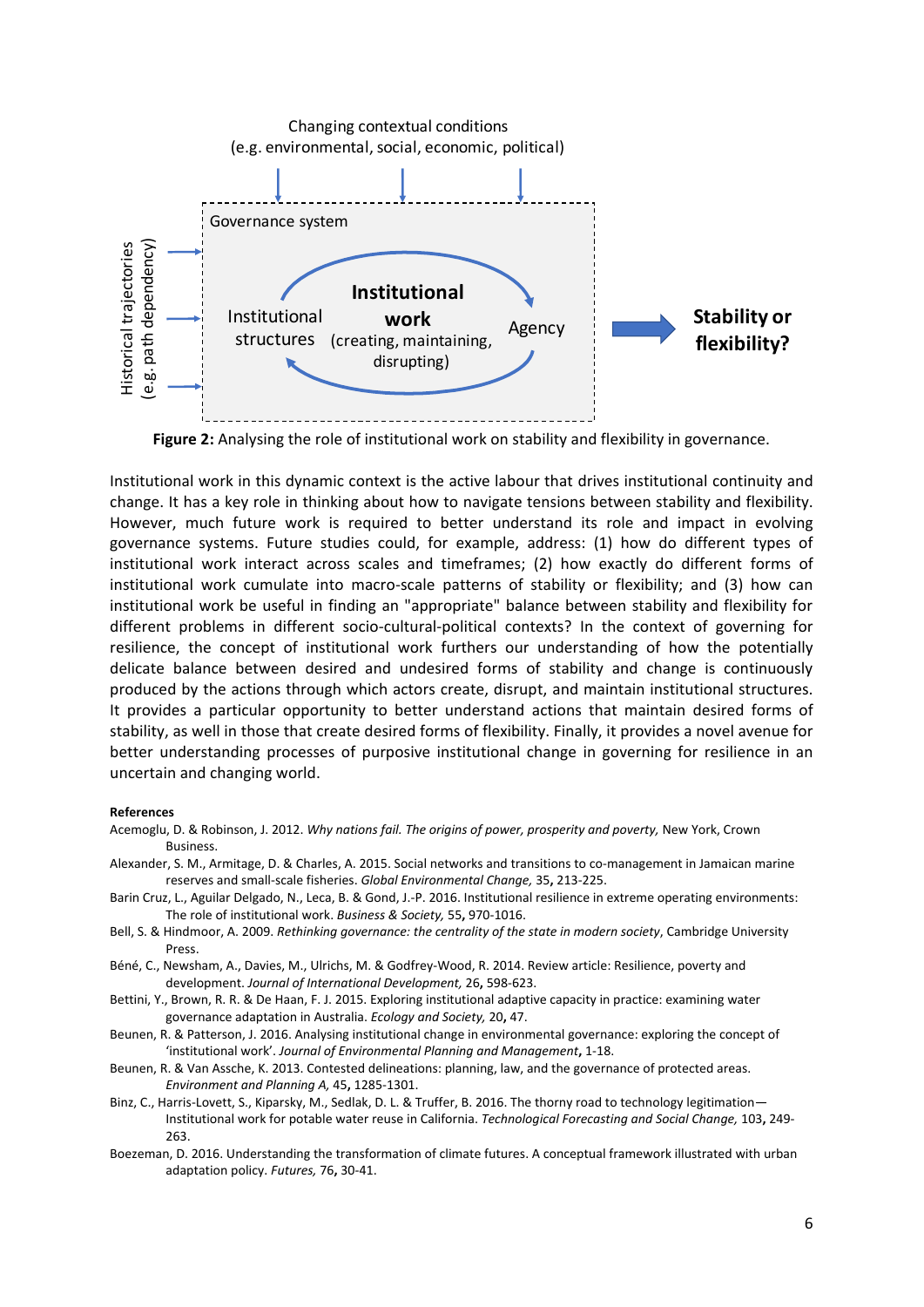- <span id="page-7-24"></span>Bohnsack, R., Pinkse, J. & Waelpoel, A. 2016. The institutional evolution process of the global solar industry: The role of public and private actors in creating institutional shifts. *Environmental Innovation and Societal Transitions,* 20**,** 16- 32.
- <span id="page-7-8"></span>Boyd, E., Nykvist, B., Borgström, S. & Stacewicz, I. A. 2015. Anticipatory governance for social-ecological resilience. *Ambio,* 44**,** 149-161.
- <span id="page-7-27"></span>Brouwer, S. & Huitema, D. 2017. Policy entrepreneurs and strategies for change. *Regional Environmental Change***,** 1-14.
- <span id="page-7-10"></span>Brown, H. C. P., Smit, B., Somorin, O. A., Sonwa, D. J. & Ngana, F. 2013a. Institutional perceptions, adaptive capacity and climate change response in a post-conflict country: a case study from Central African Republic. *Climate and Development,* 5**,** 206-216.
- <span id="page-7-22"></span>Brown, R. R., Farrelly, M. A. & Loorbach, D. A. 2013b. Actors working the institutions in sustainability transitions: The case of Melbourne's stormwater management. *Global Environmental Change,* 23**,** 701-718.
- <span id="page-7-12"></span>Capoccia, G. 2016. When Do Institutions "Bite"? Historical Institutionalism and the Politics of Institutional Change. *Comparative Political Studies,* 49**,** 1095-1127.
- <span id="page-7-3"></span>Chapron, G., Epstein, Y., Trouwborst, A. & López-Bao, J. V. 2017. Bolster legal boundaries to stay within planetary boundaries. *Nature Ecology & Evolution,* 1**,** 0086.
- <span id="page-7-21"></span>Cloutier, C., Denis, J.-L., Langley, A. & Lamothe, L. 2016. Agency at the managerial interface: public sector reform as institutional work. *Journal of Public Administration Research and Theory,* 26**,** 259-276.
- <span id="page-7-29"></span>Cornelissen, J. P., Durand, R., Fiss, P. C., Lammers, J. C. & Vaara, E. 2015. Putting communication front and center in institutional theory and analysis. Academy of Management.
- <span id="page-7-15"></span>Cornell, A. 2014. Why bureaucratic stability matters for the implementation of democratic governance programs. *Governance,* 27**,** 191-214.
- <span id="page-7-20"></span>Czarniawska, B. 2009. Emerging institutions: pyramids or anthills? *Organization Studies,* 30**,** 423-441.
- <span id="page-7-26"></span>Davidson, S. L. & De Loë, R. C. 2016. The Changing Role of ENGOs in Water Governance: Institutional Entrepreneurs? *Environmental management,* 57**,** 62-78.
- <span id="page-7-7"></span>Davoudi, S., Brooks, E. & Mehmood, A. 2013. Evolutionary resilience and strategies for climate adaptation. *Planning Practice & Research,* 28**,** 307-322.
- <span id="page-7-14"></span>Davoudi, S., Shaw, K., Haider, L. J., Quinlan, A. E., Peterson, G. D., Wilkinson, C., Fünfgeld, H., Mcevoy, D., Porter, L. & Davoudi, S. 2012. Resilience: a bridging concept or a dead end?"Reframing" resilience: challenges for planning theory and practice interacting traps: resilience assessment of a pasture management system in Northern Afghanistan urban resilience: what does it mean in planning practice? Resilience as a useful concept for climate change adaptation? The politics of resilience for planning: a cautionary note: edited by Simin Davoudi and Libby Porter. *Planning Theory & Practice,* 13**,** 299-333.
- <span id="page-7-19"></span>Dell'angelo, J., D'odorico, P., Rulli, M. C. & Marchand, P. 2016. The Tragedy of the Grabbed Commons: Coercion and Dispossession in the Global Land Rush. *World Development*.
- <span id="page-7-25"></span>Djanibekov, N., Van Assche, K. & Valentinov, V. 2016. Water governance in Central Asia: a Luhmannian perspective. *Society & Natural Resources,* 29**,** 822-835.
- <span id="page-7-13"></span>Duit, A. 2015. Resilience thinking: Lessons for public administration. *Public Administration*.
- <span id="page-7-0"></span>Duit, A., Galaz, V., Eckerberg, K. & Ebbesson, J. 2010. Governance, complexity, and resilience. *Global environmental change,* 20**,** 363-368.
- <span id="page-7-30"></span>Folke, C. 2016. Resilience (Republished). *Ecology and Society,* 21.
- <span id="page-7-1"></span>Folke, C., Hahn, T., Olsson, P. & Norberg, J. 2005. Adaptive governance of social-ecological systems. *Annu. Rev. Environ. Resour.,* 30**,** 441-473.
- <span id="page-7-23"></span>Fredriksson, M. 2014. Crisis communication as institutional maintenance. *Public Relations Inquiry,* 3**,** 319-340.
- <span id="page-7-28"></span>Fredriksson, M., Pallas, J., Holtzhausen, D. & Zerfass, A. 2015. Strategic communication as institutional work. *The Routledge handbook of strategic communication***,** 143-156.
- <span id="page-7-11"></span>Fuenfschilling, L. & Truffer, B. 2016. The interplay of institutions, actors and technologies in socio-technical systems—An analysis of transformations in the Australian urban water sector. *Technological Forecasting and Social Change,* 103**,** 298-312.
- <span id="page-7-4"></span>Fukuyama, F. 2014. *Political order and political decay: From the industrial revolution to the globalization of democracy,* New York, Macmillan.
- <span id="page-7-5"></span>Garrick, D. E. & De Stefano, L. 2016. Adaptive capacity in federal rivers: coordination challenges and institutional responses. *Current Opinion in Environmental Sustainability,* 21**,** 78-85.
- <span id="page-7-18"></span>Gerlak, A. K. & Heikkila, T. 2011. Building a theory of learning in collaboratives: Evidence from the Everglades Restoration Program. *Journal of Public Administration Research and Theory***,** muq089.
- <span id="page-7-2"></span>Greif, A. 2006. *Institutions and the path to the modern economy: Lessons from medieval trade,* Cambridge, Cambridge University Press.
- <span id="page-7-9"></span>Greif, A. 2014. Do institutions evolve? *Journal of Bioeconomics,* 16**,** 53.
- <span id="page-7-16"></span>Jordan, A. & Huitema, D. 2014. Innovations in climate policy: the politics of invention, diffusion, and evaluation. Taylor & Francis.
- <span id="page-7-17"></span>Jordan, A. J., Huitema, D., Hildén, M., Van Asselt, H., Rayner, T. J., Schoenefeld, J. J., Tosun, J., Forster, J. & Boasson, E. L. 2015. Emergence of polycentric climate governance and its future prospects. *Nature Climate Change,* 5**,** 977-982.
- <span id="page-7-6"></span>Koontz, T. M., Gupta, D., Mudliar, P. & Ranjan, P. 2015. Adaptive institutions in social-ecological systems governance: A synthesis framework. *Environmental Science & Policy,* 53**,** 139-151.